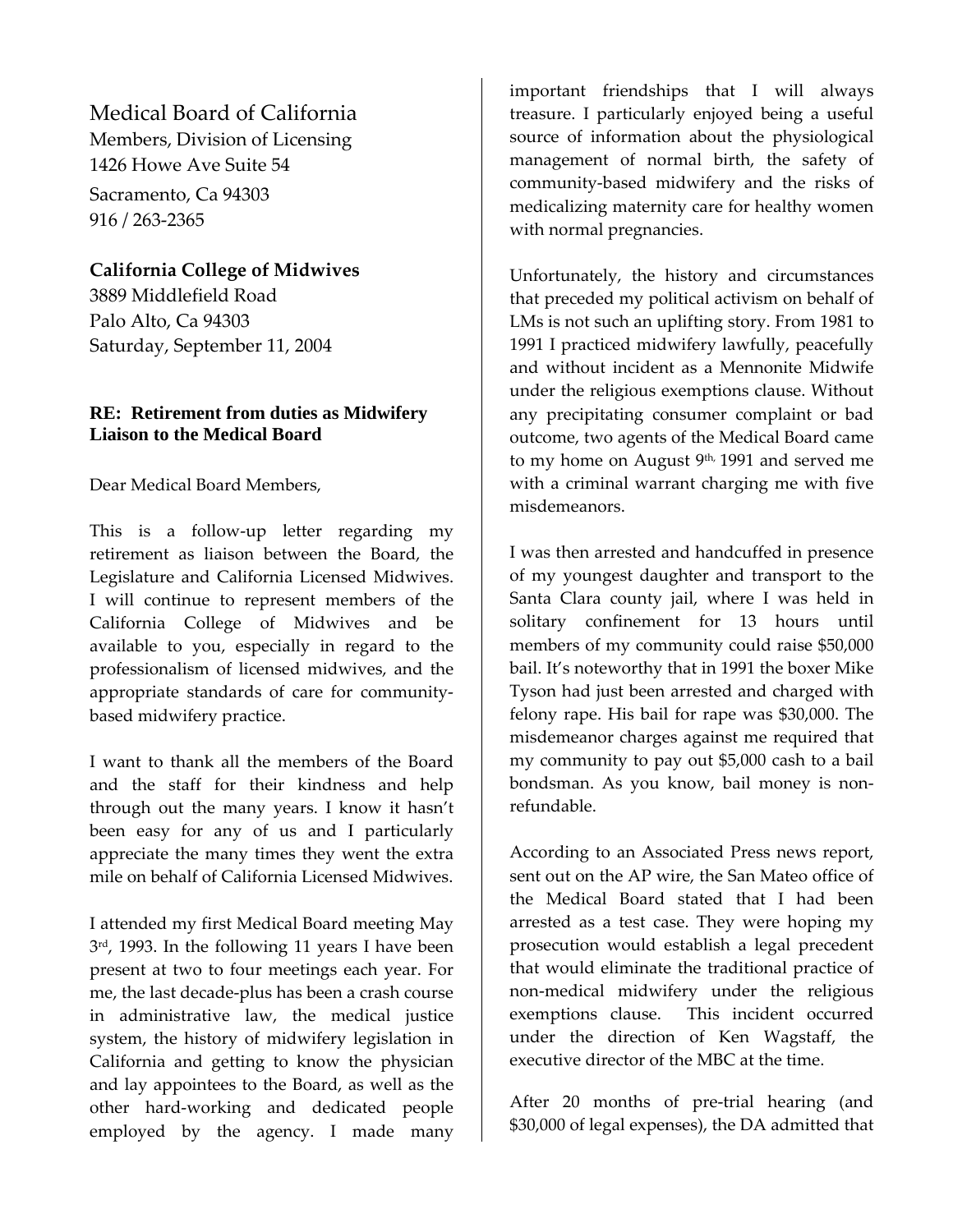the non‐medical (i.e. traditional) practice of midwifery was statutorily neutral in California, i.e., it was *not* a crime. He told my lawyer in my presence that he was aware of the lack of a statutory basis for criminalizing traditional midwifery. He went on to said: **"I called up those guys at the Medical Board and I told them that if they wanted me to keep prosecuting midwives, they were going to have to get some new legislation passed."**

Within a few weeks of this conversation, the criminal prosecution against me was mysteriously dropped (in its  $20<sup>th</sup>$  month!) and the legality of my practice under the religious exemptions clause was formally acknowledged in the same official documents that dismissed the charges against me. I attended my first Medical Board meeting in Sacramento five days later (May 3, 1993), which was how I discovered that public participation in the public meetings of the agency was virtually non‐existent. I interpreted this fact to mean that a crucial element of democratic process – in this case public oversight ‐‐ was functionally absent.

Since the mission of the Board is public/consumer safety, I considered this lack of public participation to result in a patronizing and paternalistic process. This seemed to be poor public policy and was the reason I requested that the quarterly board meetings be video broadcast over the Capital's cable system, so that citizens all over our great big state could remain informed and informing.

It also explained a lot about how the agency, under Mr. Wagstaff's command in 1991, could have used its authority in such an irresponsible manner. In targeting me as a member of a class for the purposes of a 'test case', the agency misappropriated the considerable powers of California state government to carry out the long‐standing agenda of organized medicine to eliminate all forms of health care by non‐ physician care providers. I guess I'm just old‐ fashioned enough to believe that our state

government shouldn't be used to carry water for organized medicine.

Shortly after the criminal charges against me were dropped, the California Medical Association approached Senator Killea with a deal. If she would let them gut the pending midwifery legislation written in cooperation with the midwives and permit it to be replaced by a statute that was fatally flawed, the CMA would permit it to pass. During one of the Assembly hearing on SB 350, Senator Killea explained to me that: "**Bad legislation is better than no legislation at all**".

With this collection of precipitating events, the LMPA of 1993 was passed. The same Medical Board that was responsible for the arrest and criminal prosecution of midwives like myself was now identified as the regulatory body for midwives like myself. In a nutshell, that is the story of how I came to be traumatically bonded to the Medical Board. To quote Paul Seidel, the Santa Clara County D.A. who prosecuted me: "Those guys at the Medical Board" may just be stuck with me, as I am a firm believer that the democratic process is a necessary ingredient in any effort to 'protect' the public.

In light of these disturbing experiences and my inauspicious entry in the medical justice system, followed by thirteen years of representing LMs to the Board, I believe that I have earned the right to offer some lengthy observations on the topic of midwifery and the relationship between the Medical Board, professional midwives and the obstetrical profession.

At 60‐plus years of age, I am old enough to have seen profound social changes, both in how medicine is practiced and in other topics relative to social justice. I believe in working for social justice. I am fundamentally optimistic that in my life time I will see an end to the prejudice against midwives. I am also confident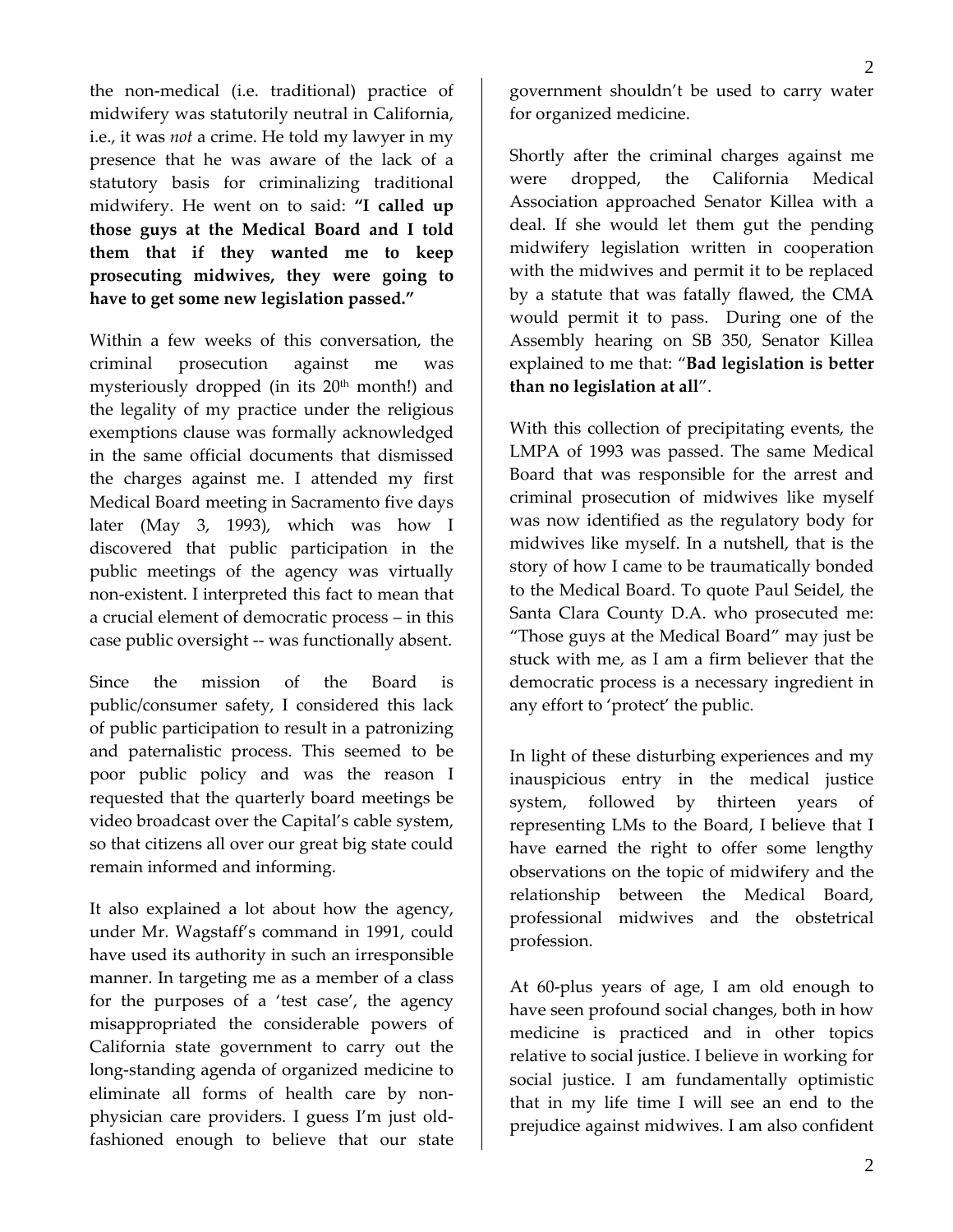that I will live to see our current dysfunctional maternity care system -- one that forces unwanted and unnecessary obstetrical interference healthy women who neither need or want such interventions – be rehabilitated.

## **Background Remarks**

But before I get to specific remarks about midwifery licensing issues, I'd like to tell you two short but informative stories about my early life in a deeply segregated society. As a teenager, my Canadian Mennonite family moved to Florida in 1957 and for the first time in my life, I was exposed to and shocked by blatant and institutionalized racial prejudice.

I attended segregated public schools, I trained as a nurse in a segregated hospital and I eventually provided maternity care in the same segregated institution. As a result of living up close and personal with institutionalized prejudice and government sanctioned segregation, I had two very instructive experiences that I want to share with you.

The **first story** is about the public restrooms at a local gas station. Instead of the usual arrangement of two restrooms, one for each gender, the Bay station had three bathrooms. Big signs on each of the three doors proclaimed 'White Ladies', 'White Gentleman' or simply 'colored'.

Today we all can see this violation of common decency as emblematic of a morally‐bankrupt system that was dehumanizing and wrong. It needed to be changed and eventually it was. I am amazed and pleased to have lived long enough to see institutionalized segregation in the South come to an end. I believe this to be an example that right does win out if one is willing to work for it and wait for the process to come to fruition.

My **second** remarkable and life‐changing experience was as a nursing student and later a staff nurse working in the 1960s in the labor and delivery room of that same racially segregated hospital. Due to its system of medical apartheid, I got to closely observe and directly participate in two entirely different systems, side by side, in the same hospital, at the same time, with the same staff and the same type of patients but totally different management style and outcomes, different as day and night.

It was a naturally‐occurring, one‐of‐a‐kind scientific study, contrasting two styles of maternity care – a profoundly interventionist model characterized as "knock'em out, drag'em out" obstetrics, versus a lazier‐fair system that resulted in, *ipso facto*, classic physiologically‐ managed maternity care of the type now routinely provided by midwives like myself. It all depended on whether the mother was black or white.

In our segregated hospital, Caucasian mothers were sent to the all-white labor ward on Five-North. On admission they were immediately given 3 grams of barbiturates (a double dose of sleeping pills). As labor progressed they were injected every 2‐3 hours with a narcotic mixture known as "twilight sleep" – large and frequently repeated doses of Demerol (a potent narcotic), a tranquilizer drug and scopolamine, an hallucinogenic drug that caused short‐term memory loss and permanent amnesia of events occurring under it influence.

Under the influence of these powerful drugs some women became temporarily psychotic and physically fought with the staff and even bit the nurses. Left unattended, they fell out of bed, chipped teeth or broke arms. To keep drugged women from getting hurt, the hospital required a nurse to stay right at the bedside through out the entire labor. However, we often delivered 8 to 12 patients a shift. When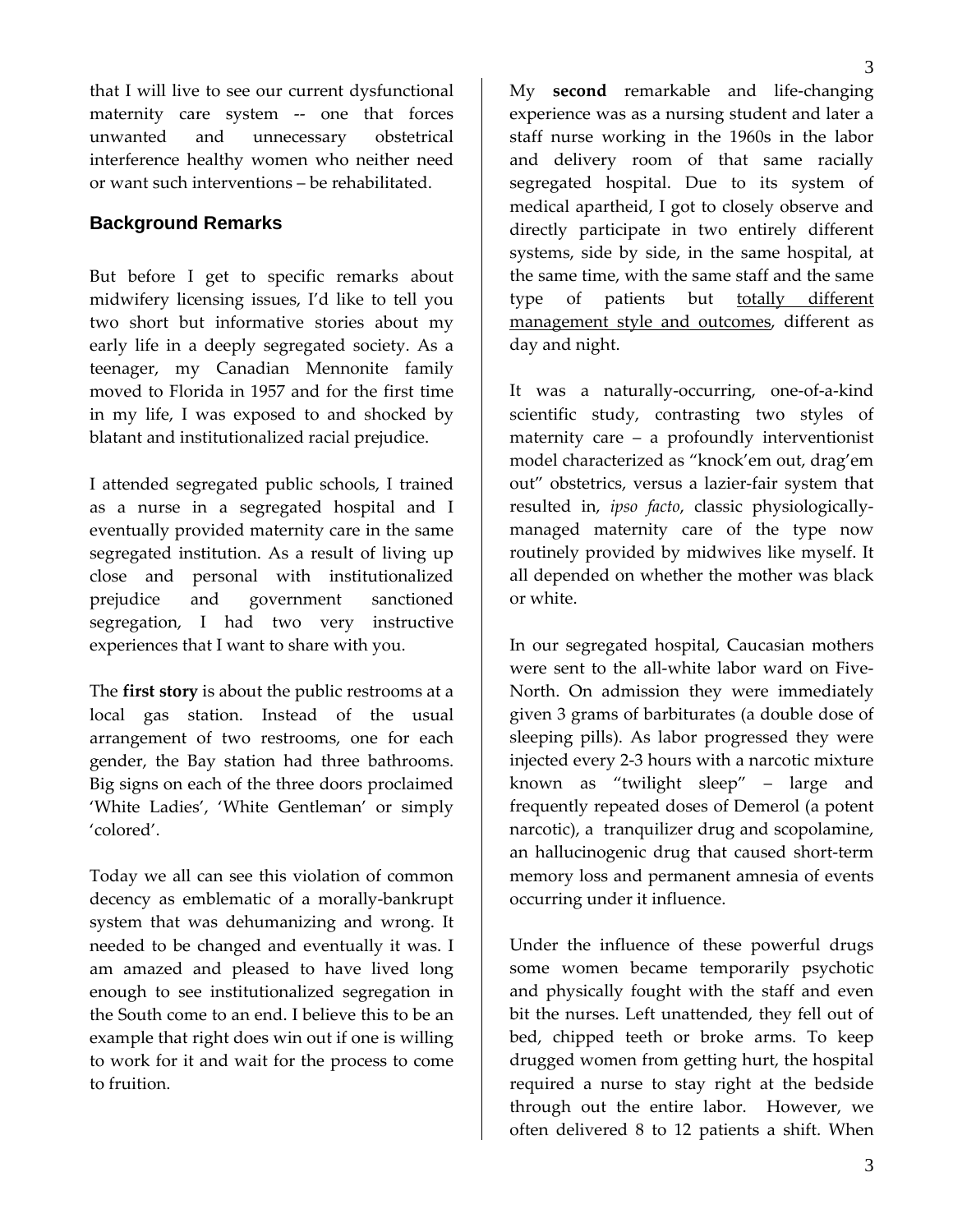the nurses were busy, our white mothers were put in four‐point leather restraints, the same ones used in the locked psychiatric wards of the hospital. This forced women to labor flat on their back, a position that interferes with and reduces blood flow to the uterus and placenta, making labor extremely painful and often causing fetal distress.

When the time came to give birth, these mothers were moved by stretcher to an OR‐ style delivery room, given general anesthesia, put in lithotomy stirrups, a "generous" episiotomy was performed, and the baby was extracted via 'low' forceps. It should be noted that the third leading cause of maternal deaths in the 1950 and early 1960s was the result of obstetrical anesthesia.

One of my jobs as a nurse in the all‐white Five‐ North delivery room was to resuscitate these deeply narcotized and respiratorily‐depressed babies. Out of every 25 babies or so, one or more would fail to establish respirations, thus dying as a result of the drugs, general anesthesia and/ or the use of obstetrical instruments.

This high mortality rate was iatrogenic in origin, but that has never been recognized or acknowledged by the obstetrical profession. And yet, this high perinatal mortality rate is still within living memory of some older physicians. Their memory of these unnatural events adds to the mythology that normal birth is intrinsically dangerous and requires many medical interventions.

After the baby was delivered, the obstetrician inserted a gloved hand up into the mother's uterus to pull out the placenta. Then the episiotomy incision was sutured, with particular attention paid to the so-called "husband stitch", which was to make things tight for the woman's husband. As an 18 y/o

student nurse from a religious family, I was appalled.

Then as a student nurse I was rotated off Five North to One South, the black ward in the basement of the hospital. Oddly enough, the maternity care for black mothers was remarkably simple, straightforward, noninterventive, and in my humble 18 y/o opinion, infinitely more humane. It was also psychologically‐sound and made right use of gravity. Biologically speaking, it was both safe and effective.

As judged by the number of newborns who did *not* need resuscitation at birth, it was vastly *more* successful than the highly medicalized care visited on their Caucasian counterparts upstairs on Five North. Frankly, this was all a big relief to me, as I no longer felt that I was being asked to be an agent for a process that was immediately and obviously harmful to mothers and babies.

On One South, there was no labor ward or labor room nurse to care for black mothers. These laboring women were just admitted to their postpartum beds in an old‐fashioned four‐ bed ward. Their labors were not accelerated with Pitocin or any other drugs. Neither were they given narcotics for pain because the two staff nurses, who were responsible for 40‐plus other patients, had no time to labor‐sit with drugged and combative women having hallucinations. Besides, in a segregated society, no one much bothered about the labor pain of black mothers, who were assumed to either be able to take it or out of luck.

However, there were many unintended advantages to this system of purposeful neglect. Because they were undrugged, our black women in labor were permitted to walk around freely and socialize with the many other experienced women on the ward. This was very comforting to them and provided a useful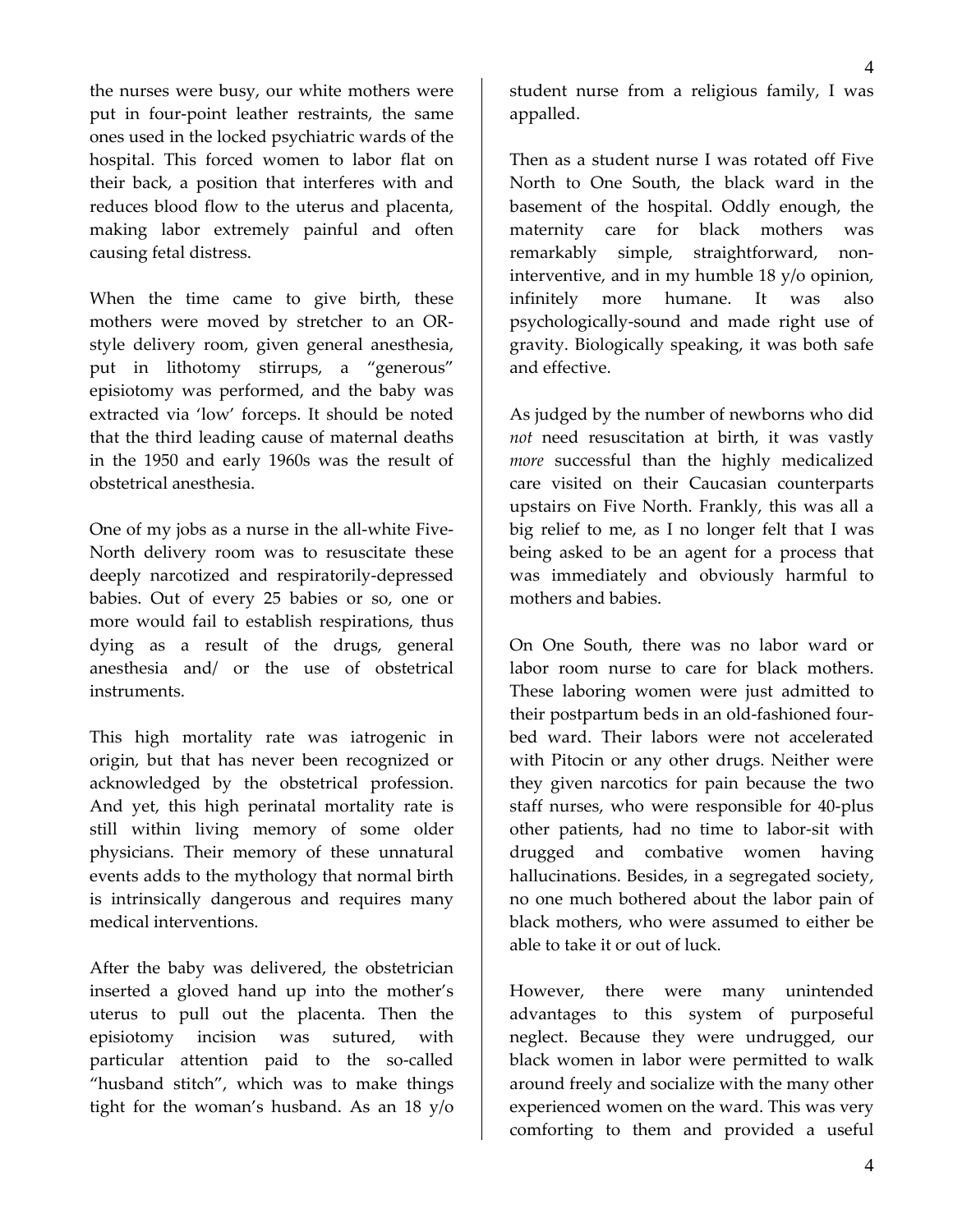source of encouragement and tips on how to cope with labor pains. In particular, our black mothers avoided lying down in bed, preferring to stand and sway or squat during contractions while holding on to the foot of the bed. As a naive student nurse, I remember asking one laboring mom why she didn't lay down in the bed where she'd "be more comfortable". She looked at me like I was forty different kinds of dumb and answered in an obviously irritated voice: "Because it hurts too bad when you lay down". Right on!

Eventually one of our black maternity patients would start to make deep-throated guttural noises – the unmistakable sounds of pushing ‐‐ and so we grabbed a stretcher and threw a sheet over the laboring woman. Then we made a mad dash for the elevator, hoping to get up to the delivery room on Five North before the baby was born. However, so many mothers were high parity that we often did not make it. My very first experience of "midwifing" was receiving the spontaneously born babies of black mothers who delivered on the stretcher in the elevator, between One South and Five North.

The ease and simplicity of these nursemanaged, non‐medicalized births was in stark contrast to the invasive methods routinely used by obstetricians on our Caucasian patients five floors above. As nurses, we talked these black mothers through the last couple of pushes and their babies just slipped out, with little fuss.

And wonder of wonder, these spontaneously‐ born babies *breathed on their own*, since their mothers had not been given narcotics or anesthesia and no artificial, forcible or mechanical means were used to force the labor or extract the baby. There was no painful episiotomy, no river of blood issuing forth from a gapping perineal wound, no forceps, no fundal pressure, no bulb syringe jammed repeatedly down the baby's throat, no manual

removal of the placenta, no stitches, no post‐ anesthesia vomiting, no artificial separation of mother and new baby. Clearly Mother Nature, when respectfully supported and un-meddled with, does a darn fine job.

By today's legal standards these black mothers were actually receiving "substandard" care. Racial prejudice and discrimination of the era had institutionalized what would now be considered as legally negligent treatment. Yet, they clearly were getting the better end of the deal, as black mothers were not made to suffer the routine indignities and painful interventions in their labor that were the inevitable lot of while women.

The black mothers on One South got safer, physiologically managed labors and normal spontaneous births. They were not subjected to the labor‐retarding effects of social isolation, to being immobilization on their backs with four‐ point psychiatric restraints, to the maternal effects of being profoundly narcotized or to the slowly healing episiotomy that made it hard to sit and difficult to care for a new baby. Their babies were not exposed to intrauterine narcotics and resulting fetal distress and did not need to be resuscitated, thus contributing to increased IQ points.

When expecting my first baby I took a lesson in childbirth out of that same book. In an attempt to avoid the detrimental effects of these interventions, I asked my obstetrician if I could have the same kind of care that our black mothers received. He smiled and suggested that I just stay out of the hospital until the baby was ready to be born because "that's what hospitals are for -- drugs and anesthesia".

As a good and faithful nurse I did as I was instructed by the doctor. I labored at home as long as possible, hoping against hope to have a nice nurse‐managed birth on a stretcher in the same elevator on the way up to the Five North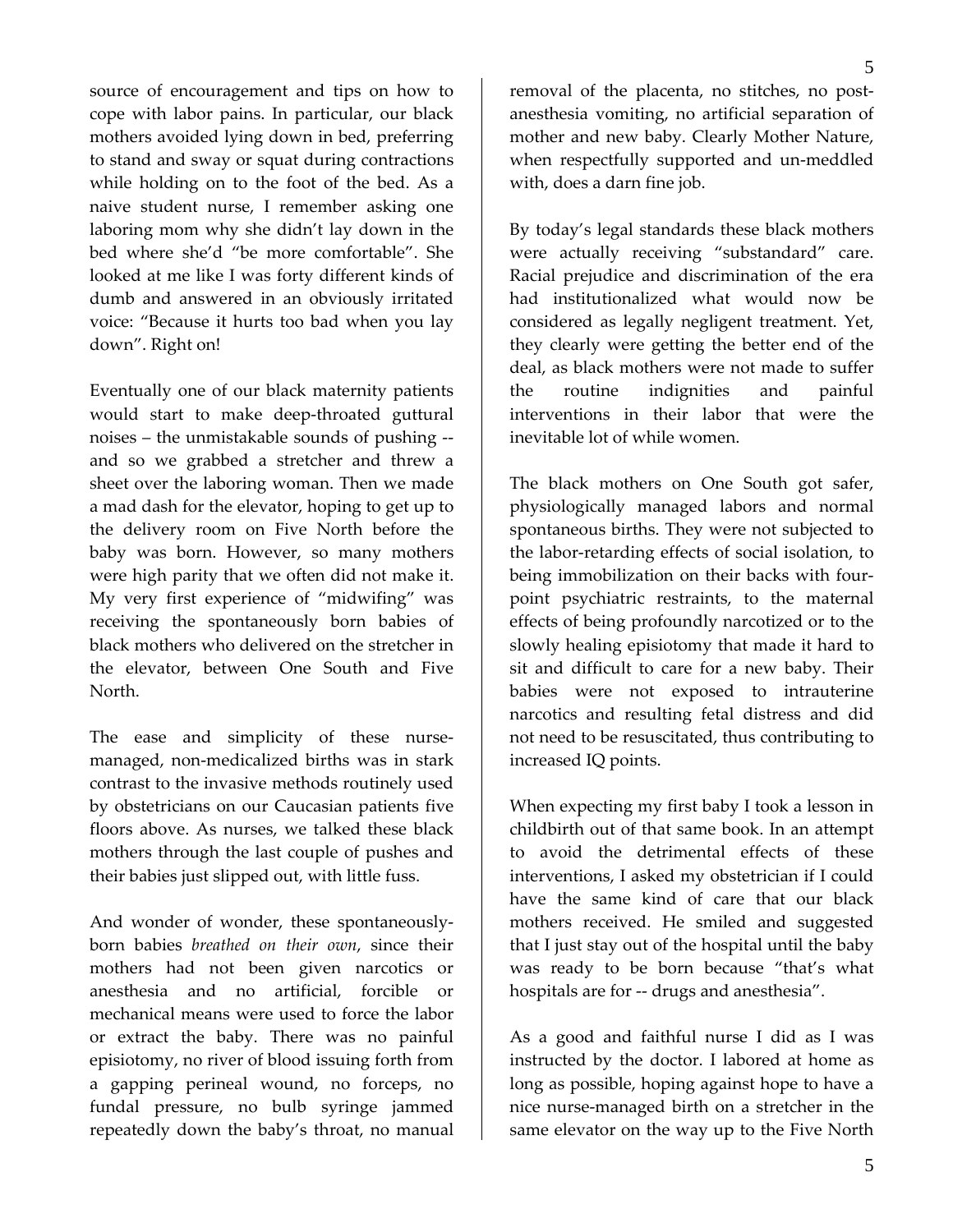delivery room. As luck would have it, I misjudged by just a few miles. While my husband drove the car, I gave birth alone in the back seat of our Renault to a lovely baby girl, just five blocks before we got to hospital. That was the second major area of my experience in midwifery.

### **Modern Times, Modern Problems**

Mastery in maternity care for healthy women means bringing about a good outcome *without introducing any unnecessary harm*. Our present system of obstetrics for normal childbirth does not do this very well. In fact, our maternal‐ infant mortality record has been remarkably dismal throughout the 20th century when compared to other industrialized countries. This is because obstetrical interventions, originally developed for complications, are inappropriately used on healthy women. This frequently introduces unnatural risks and unnecessary complications. These avoidable problems disturb the normal biology of labor and birth by routinely applying of medical and surgical interventions to nearly 100% of the childbearing population.

For most of the last century the obstetrical profession in the United States has gone to great lengths to convince all of us that physiological management is old‐fashioned, inadequate and down‐right dangerous. They have purposefully dismantled the infrastructure for providing physiological management, claiming that care for normal childbirth, at least for the affluent and the Caucasian, should consist of a constant stream of medical and surgical interventions provided by physician‐surgeons in an acute care hospital setting. When it comes to the astronomical expense of the interventionist model (particularly the 'maternal choice' or elective Cesarean), the sky's the limit, because we are repeatedly assured that this extravagance is buying us better babies.

This is the origin of the conflict we are experiencing today at the Medical Board between independent midwifery and organized medicine. The obstetrical profession seeks to shoot the messenger, as midwives are messengers for normal birth and physiological management. Representatives of American College of Obstetricians and Gynecologists (ACOG) have appeared before the Board many times, trying to convince you that licensed midwives are dangerous because we do not medicalized normal birth as they do, with the routine use of drugs and surgical procedures.

6

However, we all know that if the physiological management of normal labor and birth by professional midwives in a non‐medical setting *actually* represented the kind of danger that A\_COG repeatedly claims, they would have *gone to court 12 years ago to obtain an injunction* against the implementation of the LMPA and the practice of LMs. A\_COG didn't do that because they can't do that because it is not true. While their unsubstantiated and self‐serving claims may fool the lay public, they do not standup under the rules of evidence in a court of law.

A consensus of the scientific literature not only supports physiological management in all settings for healthy women, including both home *and* hospitals, but the scientific literature also comes to the conclusion is that in general physiologically‐managed maternity care is actually safer and more cost effective for healthy women than obstetrical intervention. It is the type of maternity care used world‐wide. It provides superior maternal‐infant outcomes with far less expenditure of money and finite medical resources when compared to the standard obstetrical style of the United States.

Historically the obstetrical profession does not have a good track record at changing its practice as scientific evidence demonstrates that customary treatments are ineffective or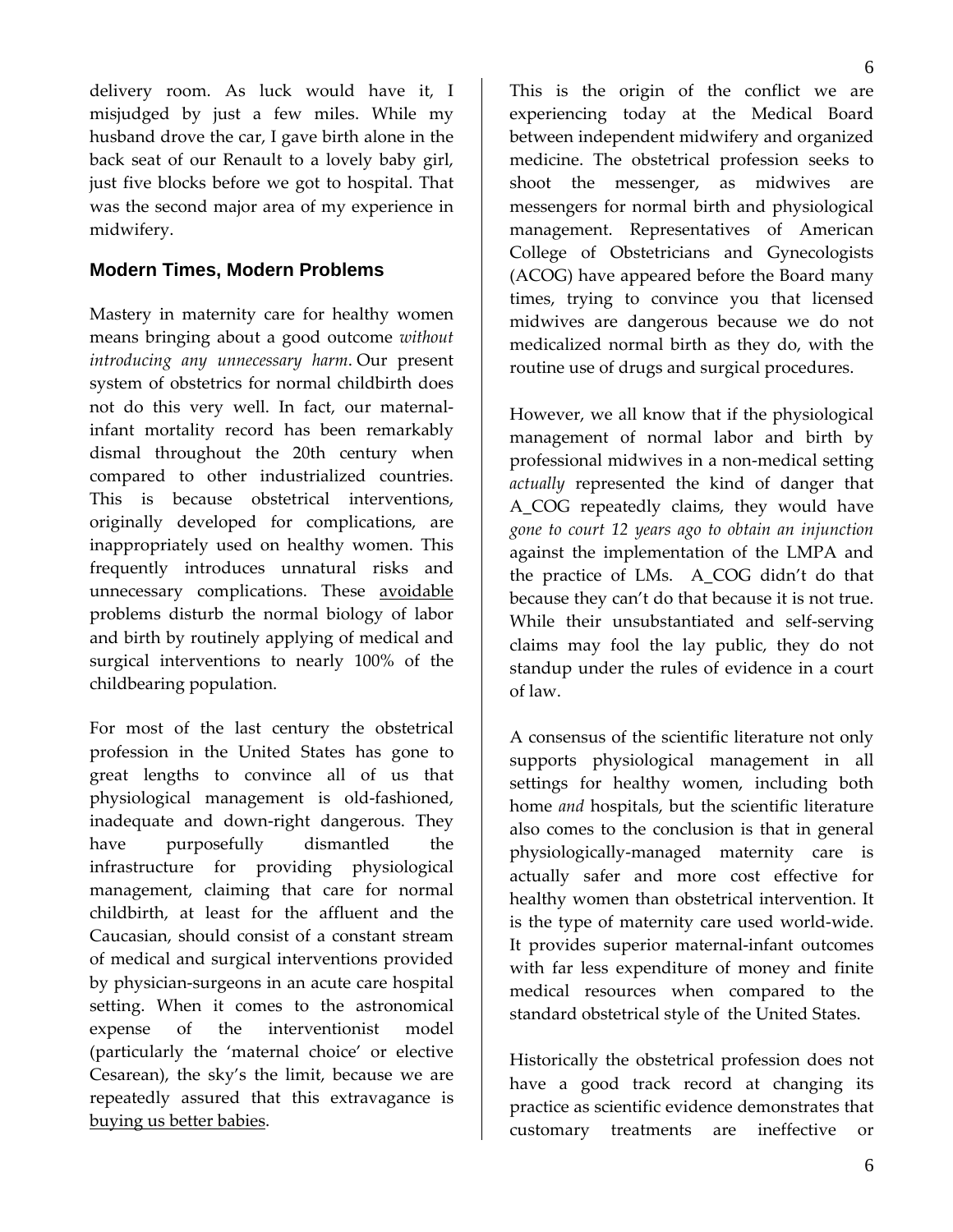harmful. In spite of scientific evidence

supporting physiological management as the standard for healthy women, organized medicine continues to justify the medicalization of all normal labors to the public, while it perpetuates its bias against science‐based maternity care and its prejudices against midwives.

In its own way, this bias against spontaneous biology is an institutionalized system of apartheid in which mothers and midwives who employ physiological management are discriminated against. Access to obstetrical services is blocked and when those services become a medical necessity, both midwives and mothers are often the victims of retaliation by angry and outraged obstetricians, who in fact do outrageous things with social impunity.

Before the passage of midwifery licensing laws, the strategy of organized medicine was a sudden‐death playoff that used criminal arrest and prosecution to achieve its goals. Since the passage of the LMPA, the strategy to eliminate the profession of midwifery is death by a thousand razor cuts. Organized medicine fights the practice of licensed community midwives at every turn, with every dirty trick and with just as much enthusiasm as before the licensing laws were passed. If A\_COG were to wear a campaign button in their war against midwives and home birth mothers, they would take their slogan from Bull Conner – the infamous, segregationist sheriff of Birmingham, Alabama who wore a button said "**NEVER**".

### **The Science of Scientific Evidence**

The medical profession has always had an extremely contentious relationship with any scientific discover or theory that threatened established doctrines or practices. Historical examples are the original rejection of the stethoscope, the germ theory of contagion and accurate understanding of the circulation of blood. Bitter controversies between doctors went on for many decades and ruined many careers preceding the final but grudging acceptance and eventual widespread use of these life‐altering discoveries.

A modern example of unscientific and harmful medical practices includes the routine prescribing of estrogen for pregnant women in the 1950s, which resulted in vaginal and penile cancer in DES adolescents. Even more recent and wide‐spread was the routine prescribing of estrogen for post‐menopausal women, based on the unproven theory that this drug would to protect against heart disease and cancer when, in fact, it increased the rate and severity of the very diseases it was supposed to prevent.

Recent examples that include the same kind of ridicule and vigorous rejection of new theories was also visited on Dr. Heimlich, the physician who developed the Heimlich maneuver for choking and the Australian doctor who discovered that the Helicobacter pylori bacteria caused stomach ulcers. It is a historical fact that the most entrenched resistance to the progress of modern medicine is *doctors*.

# **19th Century Obstetrical Resistance**

However, it is the obstetrical profession that had and continues to have the most abysmal track record when scientific evidence shows their customary practices to be ineffective or harmful. The historical record shows that time and again the obstetrical profession has resisted and rejected scientific knowledge *if it refuted their favorite theories or required an unwelcomed change of practice*.

The most disturbing and well-documented display of this regrettable trait comes from the 19th century story of Dr. Philip Semmelweis, who was a professor of obstetrics at a prestigious teaching hospital in Vienna during the 1840s. Dr. Semmelweis amassed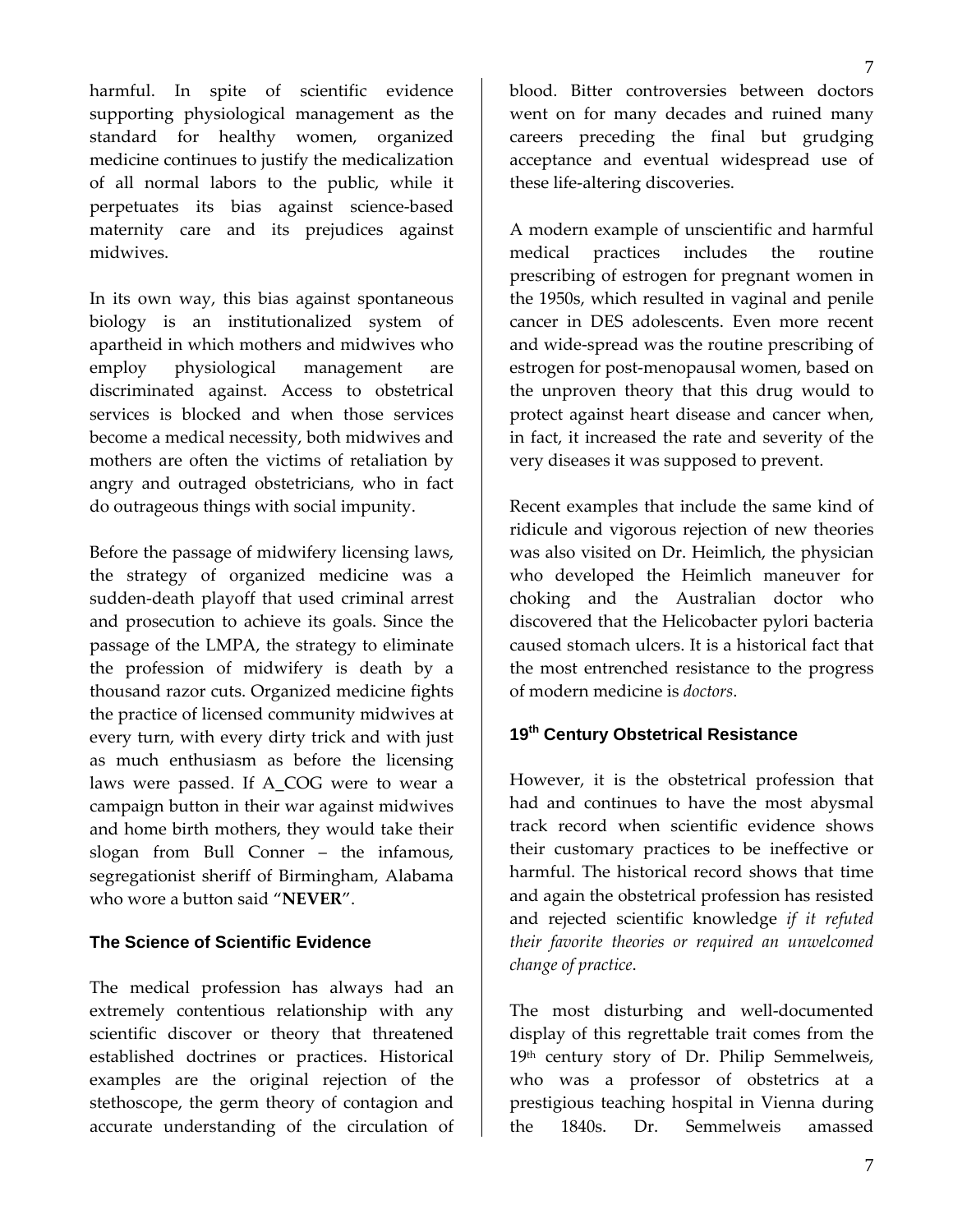incontrovertible proof that purulent organic material carried under the fingernails of doctors and medical students was the source of the fatal puerperal sepsis commonly known as 'childbed fever', which caused the death of so many newly delivered women and their babies. In his own words Dr. Semmelweis concluded that: "puerperal fever is caused by the examining physician himself, by the manual introduction of cadaveric particles into bruised genitalia"

Unfortunately the obstetricians of Dr. Semmelweis' day, like Bull Conner, also said "**never**", only this time it was to the idea that childbed fever (or any other complication) could possibly be caused by poor obstetrical practices. The specific practice in question was doing vaginal exams on healthy laboring women without having washed their ungloved hands between the autopsy room and the labor ward.

As a result of this dangerous practice undelivered mothers became contaminated with the haemolytic streptococcal bacteria and developed a virulent septicemia that caused death within 72 hours. During the  $18<sup>th</sup>$  and  $19<sup>th</sup>$ centuries five to **fifty** percent of maternity patients (both mother *and* baby) died in the teaching hospitals of Europe from haemolytic septicemia. This did not occur to women who had their babies at home. According to historical records, the all-time worst epidemic of institutional contagion occurred at the University of Jena, when not a single mother left the hospital alive for four years in a row.

The 19<sup>th</sup> century practice of routine postmortem dissections of women who died from puerperal sepsis did provide a steady stream of educational opportunities that advanced medical knowledge. In association with these routine autopsies, cadavers were also used to demonstrate the mechanics of obstetrics and permit students to perfect their use of obstetrical instruments.

8

Prior to the use of cadavers, a biologically‐safe teaching manikin, developed by French midwife Madame Cordray, was used to teach midwifery skills to student midwives and instrumental and manipulative obstetrics to medical students. These life-size teaching manikins each had an anatomically correct pelvis, pregnant uterus occupied by a realistic fetal doll, amniotic fluid, placenta and umbilical cord and access to uterine contents thru a working genital tract.

As dissection became a more important part of medical school education the obstetrical manikin fell out of favor all across Europe. Gradually the bio‐safe manikin was replaced by the bio‐hazardous cadavers of women who died in childbirth. The assumption was that such cadavers were a "superior" teaching resource that would result in a superior medical education. Each dead body to be used for teaching purposes was severed in half at the waist, the viscera removed and the uterus dissected out. This was to prepare the hollowed out lower half of the cadaver to receive a recently deceased newborn, which was placed inside the pelvis for teaching purposes.

By passing a series of dead babies down thru the disarticulated body of a female cadaver, a professor of obstetrics could control the learning experience and assist his medical students to could carry out vaginal exams, determine fetal lie and position, apply obstetrical forceps, practice fetal destructive operations and learn life‐saving maneuvers for obstructed births such as podalic version (turning the baby and pulling it out by its feet).

However, the acquisition of all these life-saving skills by medical practitioners came at an awful price, as the use of cadavers for teaching purposes virtually guaranteed that highly‐ contaminated organic material would be carried into the labor wards by doctors fresh from the dissection lab. In some hospitals, as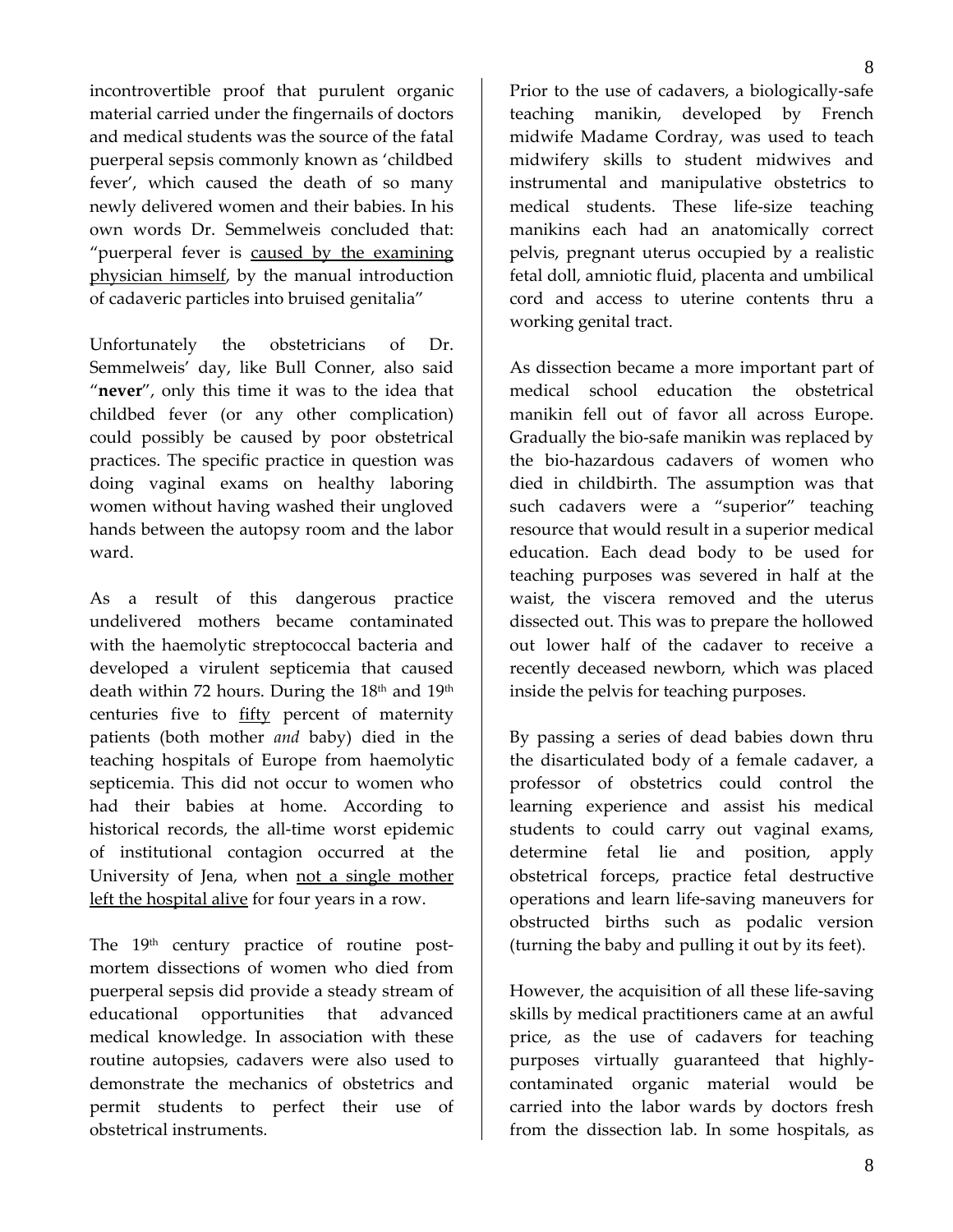many as 700 new mothers (and their babies) died each year, or approximately **two a day**. In Vienna, 2,000 women died in Division One at the University of Vienna hospital between 1841 and 1846. In Division Two, the midwifery program staffed by midwives, the mortality rate was only  $1/5<sup>th</sup>$  of that in Division One

It is important to note that many knowledgeable people were critical of these obviously harmful obstetrical practices. This included other physicians and midwives who were unwilling to settle for superstitious explanations that blamed fatal epidemics of childbed fever on everyone and everything else other than the real culprit – poor obstetrical practices.

during the same period of time.

The director of obstetrics in Dr. Semmelweis' time had a list of 39 implausible 'reasons,' such as miasma (bad air), a draft of cold air, milk fever, errors in the mother's diet, maternal emotions that suppressed the flow of the lochia (normal bleeding after the birth) and of course, the 'unstable' condition of women.

What these improbable and fatalistic explanations had in common was that each was untreatable and /or unpreventable, thus absolving physicians of any culpability *or* any responsibility to search for a cause or a cure. On the contrary, obstetricians got to portray themselves as heroes, saving women from viciously defective reproductive biology, a fate they clearly deserved as a direct result of God's curse on Eve.

Over the course of the previous century a small but substantial number of astute physicians all over the world – Doctors White in England, Gordon in Scotland, Cederskjšld in Sweden and our own Oliver Wendell Holmes in Boston ‐‐ had all observed, studied and warned of the iatrogenic nature of childbed fever.

Repeated virulent epidemics of puerperal fever were virtually absent in places that midwives (who did not use instruments) managed normal birth instead of doctors (who did) and where autopsies were not being done by the same practitioners who attended deliveries. An article by Oliver Wendell Holmes appeared in the *New England Journal of Medicine and Surgery* in 1843, entitled 'The Contagiousness of Puerperal Fever'.

In this he agreed with Doctors White and Gordon that the disease was often transmitted, via an unknown agent, by both physicians and nurses. Unfortunately, these 'radical' life‐saving ideas were ridiculed and dismissed as absurd by those who thought it inconceivable that the healing hands a physician (or his instruments or agents) could ever, under any circumstances, be a vector for a contagious fatal illness**.**

History records that Dr. Phillip Semmelweis reformed these iatrogenic practices by introducing prophylactic hand washing in chlorine of lime solution. Like a sudden overnight miracle, maternal deaths in his institution fell from **18**% to **0.2**% in the eight months between April and December of 1847. Henceforth he devoted his entire career to preventing unnecessary maternal deaths by teaching and preaching the use of asepsis principles.

### **No Good Deed Goes Unpunished**

None‐the‐less Dr. Semmelweis' simple but effective solution was ignored and ridiculed by his contemporaries, who could not wrap their minds around something so unglamorous and straightforward, something that would have required them to take responsibility for harmful practices and institute corrective measures. For his trouble he soon lost his prestigious post in Vienna's most famous hospital, lost his reputation and eventually his profession.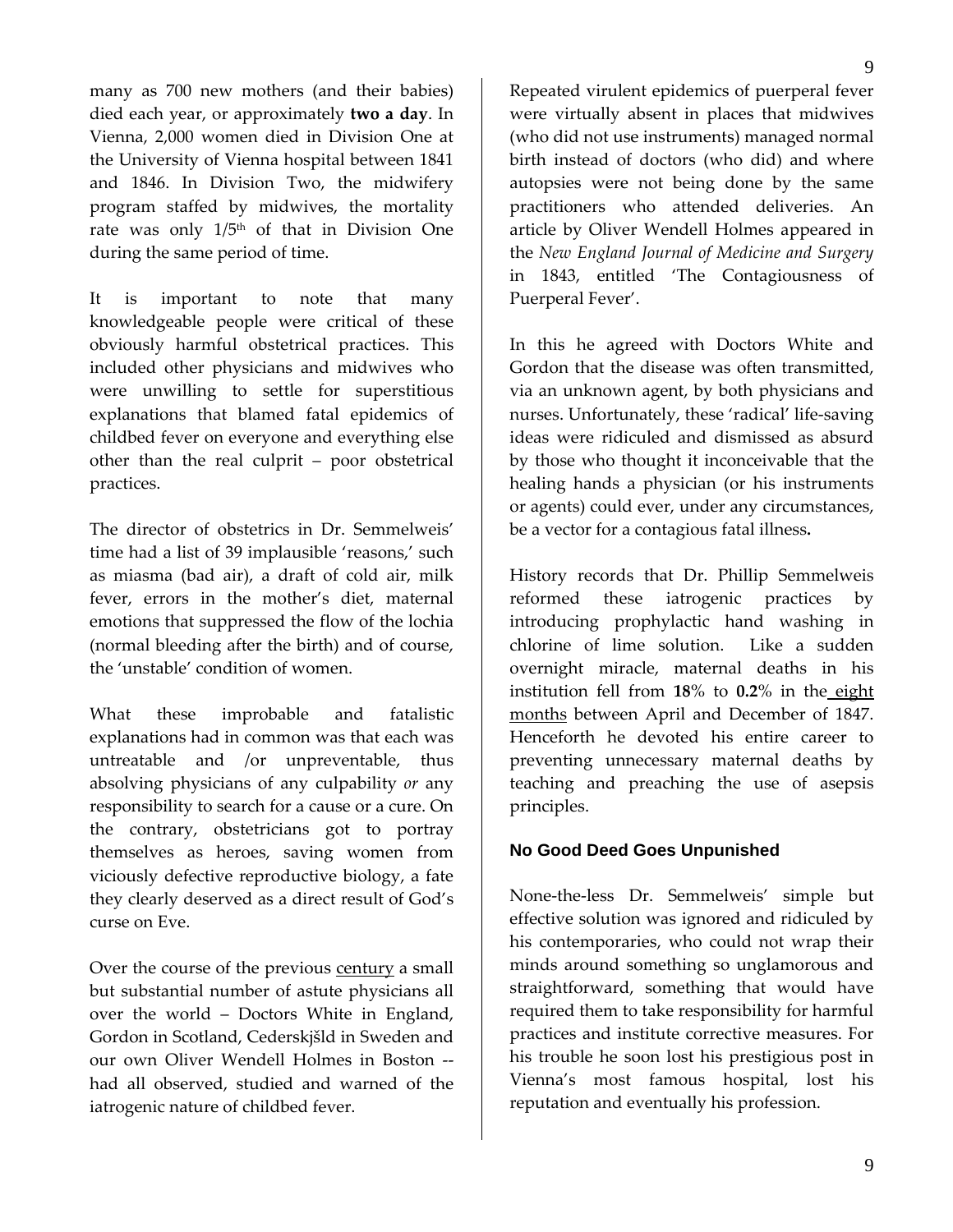In the end Dr Semmelweis was driven mad by guilt and his inability to "make them listen". At the age of 47, a mere 21 years after receiving his medical degree, he died in an insane asylum, leaving behind a wife and several children.

The medical profession did not finally acknowledge the role of contagion in obstetrical deaths from infection until long after Dr. Semmelweis's death. In 1881 the now famous doctor Louis Pasteur, established the central role of microbes ‐‐ commonly known as 'germs' or 'pathogens'‐‐ in causing illness and infection.

On a chalk board at a prestigious medical meeting in France Dr. Pasteur drew a graphic representation of what the streptococcus bacteria looked like under a microscope ‐‐ rectangular microbes that resembled a string of box cars on a train track ‐‐ and said "Gentlemen, this is the cause of Childbed Fever". With this discovery, Dr. Pasteur delivered the fatal blow to the 2000 years fallacious theory of **'***spontaneous generation***'** ‐‐ the erroneous and dangerous notion that life (and infection) could arise spontaneously in organic materials.

The idea of microbial sterility has only been a part of modern medicine for a 150 years. It was not until the discovery of anesthesia in the 1840s to control the extraordinary pain of surgery and 40 years later, the germ theory of disease and resulting aseptic and sterile techniques to prevent the infection, that surgery became a reasonably effective form of medical treatment.

The first obstetrical operation -- a Cesarean -was done in first century Rome to extract a living child from its dead or dying mother. Almost two millennia later, anesthesia made it possible to do Cesareans on *living women* and sterile technique made it possible for *living women to survive the operation*. Invasive obstetrical procedures, such episiotomy and

forceps, were also greatly enhanced by the development of microbiology and safe anesthetics.

10

#### **Obstetrical Politics in the US**

After decades of resistance to the changes brought on by the theory of asepsis and sterile technique, American obstetricians suddenly and enthusiastically embraced these 'new' scientific methods as vastly superior to the old days and old ways. Better yet, this idea of 'cutting edge science' was exciting and provided obstetricians with an opportunity to distinguish themselves from midwifery, which was seen as low class, low pay, low status 'woman's work'.

Obstetrical forceps, episiotomy, and podalic version were favorite methods already used by obstetricians to rise above the low status of midwives. Regrettably these invasive procedures were also associated with fatal septicemias. Suddenly the new ideas of asepsis and sterile technique promised an end to birth‐ related infections. Obstetricians were confident that the scientific advances of "modern" medicine would now permit them to take control of normal childbirth in ways they dared not do before, forced as they often were to wait on the always inconvenient and often maddeningly slow pace of Mother Nature.

They theorized that a faster, more controlled process would be better for mothers and babies. By conducting normal childbirth as a surgical procedure, it could be routinely mechanized and sped up by using drugs, anesthetics, episiotomy, forceps and the manual removal of the placenta. This kind of complete control over normal (otherwise unpredictable) biology was more conservative of the doctor's time, more profitable for the hospital -- a delight to the obstetrician and a relief to the worried husband. Left entirely out of this picture were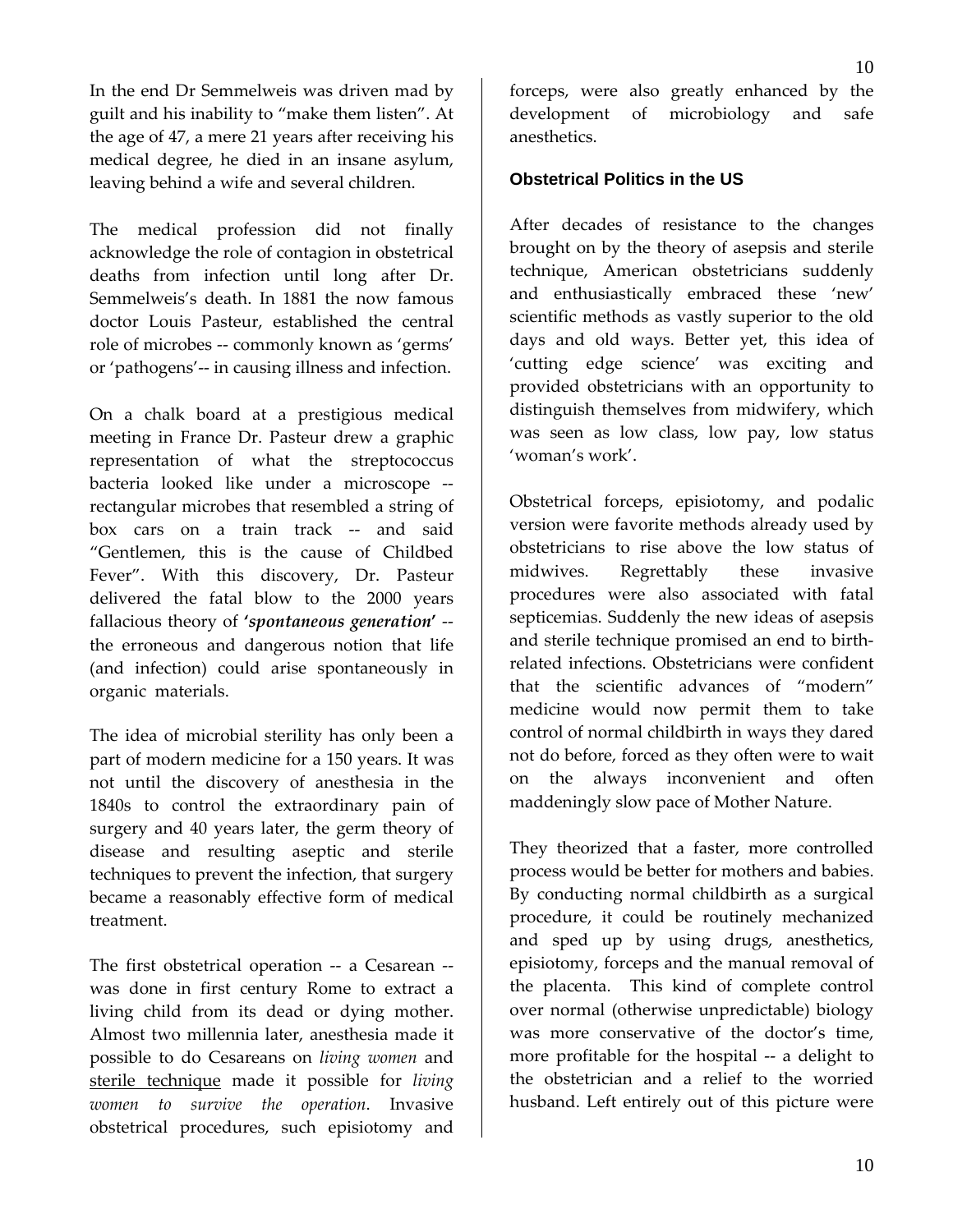the time‐tested principles of physiology, which had been discarded as old‐fashioned.

In the blink of an eye, operative obstetrics became the hot new "wave of the future", embraced with the same irrational enthusiasm that Americans always bestow on new technology, the same way their contemporaries today are eager to trade in their ballpoint pens for a laptop computer with email and Internet access.

Within a decade normal birth was gone from the average obstetrician's practice; soon after it was eliminated from the medical school curriculum. It was assumed (wrongly it turns out), that if labor and delivery were simply conducted in a hospital under conditions of surgical sterility, all would be well, regardless of the number or magnitude of invasive or operative procedures performed. By 1910, operative deliveries in one renowned NYC hospital were already up to 20% of all deliveries or one out of five births.

This was, in essence, an informal medical experiment, carried out without the patient's informed consent, any research or other forms of scientific scrutiny to determine whether or not the routine use of operative intervention was safe for its intended recipients – healthy women with normal pregnancies. Unfortunately, it was not. Anesthetic accidents, infection, hemorrhage and other surgical complications resulted in a maternal death rate five times that of a normal birth.

During the early decades of the 20th century, the United States had the second worst rate of maternal mortality of any western country. These statistics were an embarrassment to American obstetrics, making them the butt of jokes on the European Continent and sullying the international reputation of American medicine. One American obstetrician complained that: "Maternal mortality in this

country, when compared with … England, Wales and Sweden is **appalling high** and probably unequaled in modern times in any civilized country".

The obstetrical profession insisted this was the result of 'ignorant' midwives, who were characterized as providing dangerously inadequate care, thus damaging the standing of doctors in the international community. Articles by physicians were published in professional journals discussing this situation as "The Midwife Problem". Part of that "problem" was that midwife‐attended births reduced the number of obstetrical patients available to medical students to use as teaching cases.

In 1910 the obstetrical profession embarked on a successful media campaign to eliminate the lawful practice of midwifery, which they insisted was responsible for their bad showing. They claimed that all normal childbirth should instead be managed by obstetricians as a surgical procedure, and that doing so would greatly reduce maternal and infant deaths and disability. Believing that 'doctors know best' society offered no resistance to these ideas.

Legal and legislative barriers constructed by organized medicine resulted in the virtual elimination of the midwifery profession in American within a single decade. Between 1910 and 1920, the number of midwife-attend births dropped from 60% to 13%. By 1930, the only ones left were the black 'granny' midwives in segregated parts of the South. The medicalization of normal birth quickly became the universal standard form of care all across America.

However, there were a few astute physicians who rejected the claim that midwifery was in any way substandard or undesirable. They insisted that expanding the use of medical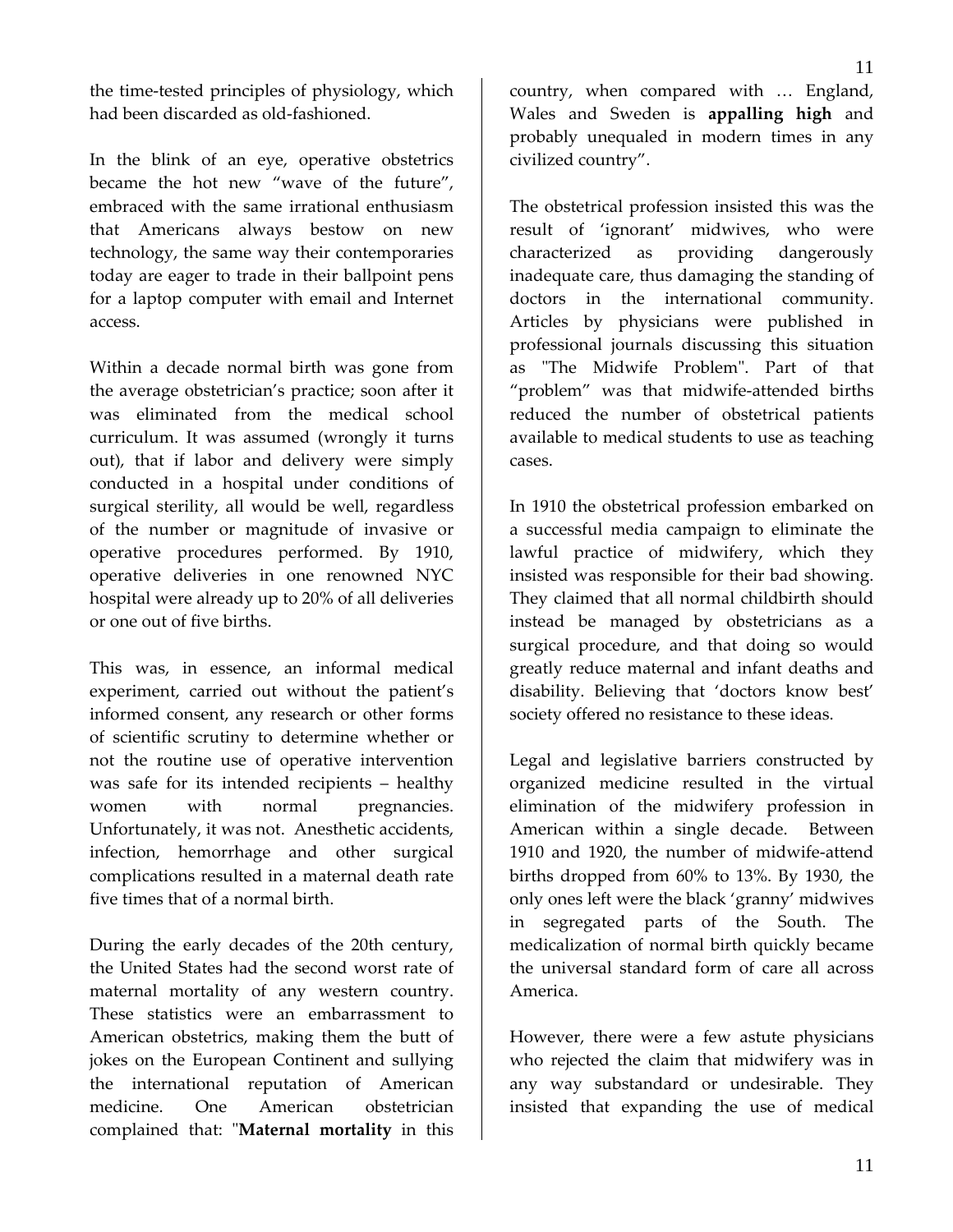interventions to all childbearing women was a dangerous idea.

In 1915 Dr. P.W. van Peyma, who had 40 years of experience working with midwives and 25 years as a member of the Board of Examiners in Midwifery in Buffalo, NY, stated:

ʺThe essential difference between a midwife and a physician is that they [physicians] are free to hasten delivery by means of forceps, version, etc. This, in my experience, results in more serious consequences than any shortcomings of midwives. ...Time is an element of first importance in labor, and the midwife is more inclined to give this than is the average physician. ... The present wave of operative interference is disastrous. ... The situation would not be improved by turning (the clients of midwives) into the hands of such medical men ....". His was a voice crying in the wilderness.

Obstetricians had promised that medicalized birth would produce vastly improve outcomes but given the biological detriment of that plan, it is no surprise that the opposite occurred. There was actually a **15% annual increase in maternal deaths** for the first decade and a **44% increase in neonatal birth injuries** between 1910 and 1930. A physician of the era reported that "...in 1921 the maternal death rate for our country was higher than that of every foreign county for which we have statistics…. [Dr. Hardin; 1925‐a, p. 347]

This escalating rate of mortality and morbidity was the consequence of eliminating the safer, physiologically‐based care as provided to healthy women by midwives. In place of this protective, non‐interventive form of care, obstetrical interventions were substituted en masse. This meant that narcotics, general anesthesia, episiotomy, forceps and other invasive procedures were used at every normal birth.

## **The More things Change, the More They Stay the Same …. .**

In the 1840's, the European power brokers of the obstetrical world all turned their backs on any scientific evidence or suggestion that their practices caused or contributed to maternal deaths from puerperal sepsis. At the start of the 20th century in America, newer generations of obstetricians turned their backs on normal physiology and rejected the principles of physiologic management with similar negative results. Sadly, the basis for these 19th and 20th century policies of routine intervention that are still used by contemporary obstetrics remain unexamined here in the 21<sup>st</sup> century.

#### **The Contemporary Conundrum**

As can be seen, the connection between the history of classical obstetrics and the habits of 'modern' obstetrics are not as remote as most people might imagine. This highly invasive style was still the norm in the 1960s when I was a nursing student and in the 1970s when I was an L&D nurse. And indeed, it is still being used today, with only slight variation. Cesarean section has now replaced the routine use of forceps as the preferred operative intervention. In 1910, operative deliveries in NYC were 20% of all deliveries or one out of five births. In 2004, operative deliveries (episiotomy, instrumental vaginal delivery, C-section) account for a whopping **77% of all births.** 

There has been a huge improvement in public sanitation, standard of living, life expectancy and the growth of preventative medicine since 1910. Contemporary American women are all orders of magnitude healthier than they were in 1910. Now more than 70% of all pregnancies are normal, and yet three out of four of these healthy, wealthy mothers are now giving birth surgically and that number is expected to grow.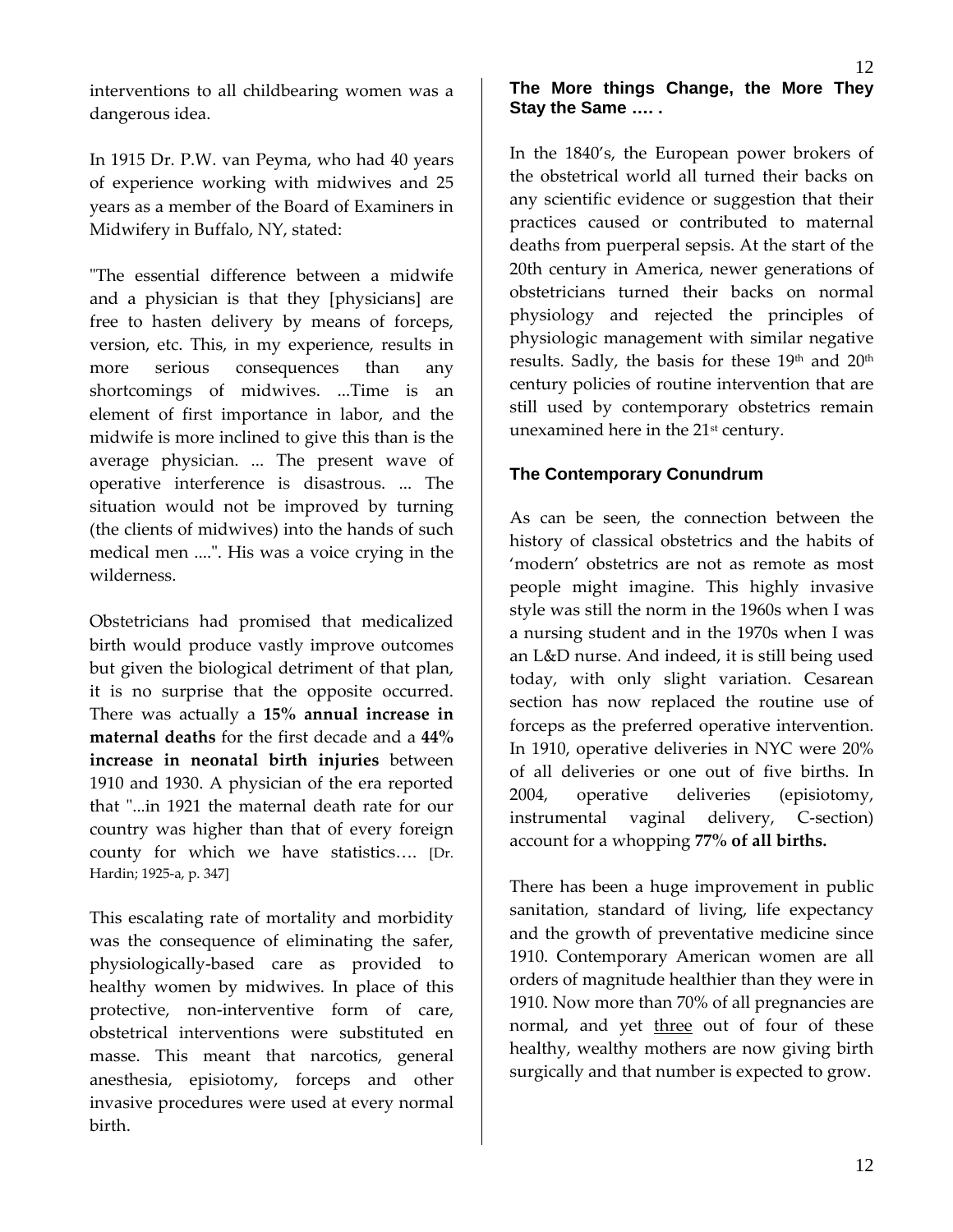During the last century, the picture in the minds of most Americans for normal childbirth is what they see in the movies, which is birth as obstetrical procedure – something done *to* the mother, rather than *by* the mother. In everyone's mind, it is the doctor, not the mother, who 'delivers' the baby. The classic notion of so‐called modern childbirth is of someone so disabled they can only lay passively on a stretcher, bed or operating table, cared for by a host of healthy, able bodied professional standing over them, rapidly performing life‐saving "procedures".

This universal picture starts with the laboring woman lying on her back in a hospital bed. It moves on to scenes of her loosing control, thrashing about and finally being given drugs or anesthesia. It progresses on to her lying passively, legs up in obstetrical stirrups, covered up to her chin with sterile sheets, while the surgically garbed, gloved and masked physician stands between the woman's legs. After a few more minutes of some kind of mysterious manipulation 'down there' by the doctor, he or she suddenly holds up the new baby -- a move reminiscent of a magician reaching in and pulling a rabbit out of a hat.

It is presume by all that the baby, which until a minute ago was incarceration in its mother's body, was only able to be liberated as a result of the great effort and consummate skill of the physician. The scene ends as the obstetrician momentarily displays the baby like an obstetrical trophy – a triumph of modern medicine. Then he hands the baby off to the nurse for inspection. The mother's role is to smile, thank her doctor for doing a terrific job and promise to be eternally grateful.

Since the 1920s the picture in the public's mind of modern surgical care has included the image of an austere OR with gleaming chrome equipment, trays of sterile instruments, a patient lying limply on a table covered up with sterile drapes, and a gowned and gloved surgical staff standing by. This picture has

been imprinted on our minds by various forms of media and from personal experience. It is a picture that conforms to biological reality, reflecting the needs for providing a safe place for administering general anesthesia, and a sterile environment in order to cut into the inert body of the patient.

Unfortunately, an almost identical scene has become associated with normal birth. We assume that childbirth, like surgery, depends on the mother lying down and remaining passive, while the doctors and staff play the active role. In this scenario, the physician‐ surgeon becomes responsible for removing a healthy baby from the mother's body in a manner not too dissimilar from removing her gall bladder. Without the conscious awareness of the American public, this erroneous picture displaced, and has now obliterated, the biologically accurate picture of normal maternity care.

In an image that is faithful to biology, the *mother is the active person*. She labors while upright and mobile, she walks about, pushes in gravity‐friendly positions and finally gives birth. She is assisted by those whose role is to help and encourage her and provide a safety net in case of difficulty. Those 'helpers' would include women friends, close family members, midwives and general practice physicians.

In the last 100 years, society lost the noun 'midwife', but much more importantly, the *verb* "to midwife". This has nothing to do with gender, professional status or location of birth. 'To midwife' is to assist another person to achieve something that is of great value to them and to society, something difficult but worth the extraordinary effort. To 'midwife' is to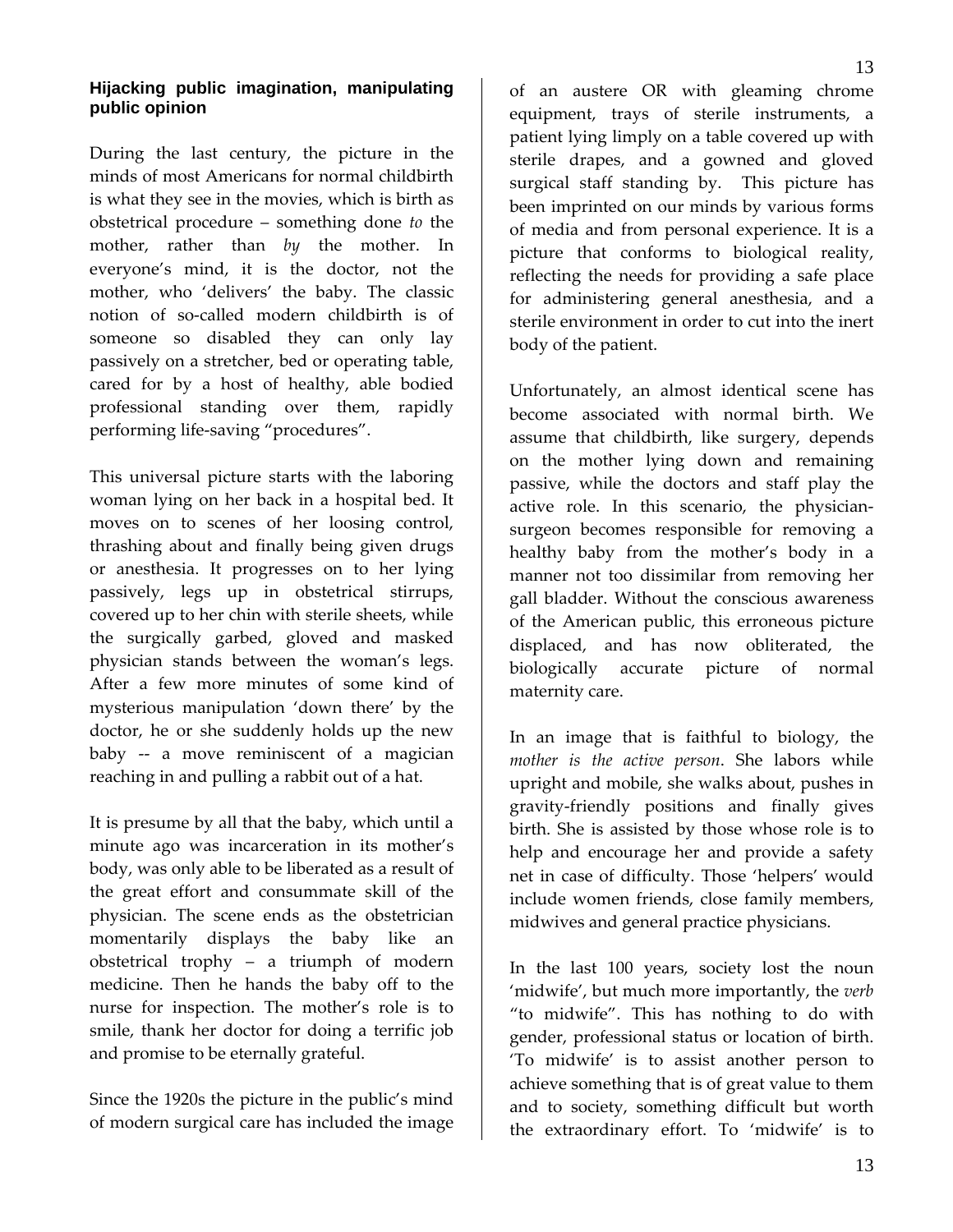encourage that person go past their comfort zone, in spite of their fears, anxiety, lack of sleep and pain, to say '*YES, I can do it*' when their mind is saying '*NO, NO, it can' be done*'.

Whether the laboring woman is 'midwifed' by a physician or a midwife, gives birth in or out of a hospital, women who give birth spontaneously as a result of their own efforts inevitably say "**if I can do** *that***, I can do anything**". You see, pregnancy makes a mother as well as a baby. It's important for childbearing women to feel tested and to experience themselves as competent. This is an important developmental mile stone for a new mother, as it generates the confidence that enables her to take on the new role and the demanding, difficult duties of parenting.

#### **Current Events, Contemporary Science**

Today, obstetrics is all about the **routine interference in** *normal* **pregnancy and birth**. This is, scientifically‐speaking, illogical, unscientific and at times, harmful. In 1989 obstetrician Iain Chalmers, the Oxford University researcher who published the first comprehensive review of evidence‐based obstetrical practice (*The Guide to Effective Care in Pregnancy and Childbirth*), bestowed the "Wooden Spoon Award" on American obstetricians, with the disdainful comment that of all the branches of medicine in the US, our obstetrical practices were the *least* scientific.

In 2002 the highly‐respected national advocacy group – the **Maternity Center Association** of NYC – commissioned a surveyed of healthy women with normal term pregnancies who had given birth in the previous 24 months. This was done in an effort to track contemporary obstetrical trends, the quality of care provided to healthy childbearing women and their satisfaction with the type of care received.

The **ʹListening to Mothersʹ** survey revealed that an average of **seven or more** serious medical or surgical procedures were performed on each and every healthy laboring woman who gave birth under obstetrical management. As reflected in this study, there were **virtually no** spontaneous, unmedicated births (i.e., without medical or surgical interference) in institutional settings. While 70% of childbearing women are healthy, only 22% of them have a normal

That means nearly three million healthy childbearing women are exposed each year to risky, unnecessary, often painful obstetrical interventions. A healthcare system that **over treats** three‐quarters of its patients (3 million each year) is both expensive and dangerous. It exposes mothers and babies to unnecessary physical and mental suffering and increased rates of preventable death and disability – the exact opposite of its intended goals.

spontaneous birth in today's hospitals. According to MCA's published report, 99% of healthy pregnant women in the US **do not** receive science‐based maternity care from their obstetrical providers. [*[Listening](http://www.maternitywise.org/listeningtomothers/index.html) to Mothers* by the

MCA; October 2003].

The most recent expression of this [irrational](http://www.sciencebasedbirth.com/Citations or text 02/ChoosingCS WWagner The Lancet 2000.htm) exuberance for surgical [intervention](http://www.sciencebasedbirth.com/Citations or text 02/ChoosingCS WWagner The Lancet 2000.htm) is a [media](http://www.sciencebasedbirth.com/Citations or text 02/gma transcript00a.htm) [campaign](http://www.sciencebasedbirth.com/Citations or text 02/gma transcript00a.htm) by the obstetrical profession to promote the notion that an elective, or medically **unnecessary**, 'maternal choice' cesarean is *safer better and than normal childbirth*.

This public-relations campaign was topped off on October 31, 2003 by a press release by the American College of Obstetricians and Gynecologists' **(ACOG).** ACOG announced a decision by their Ethics Committee, decreeing that it was now considered it "ethical" for obstetricians to perform medically unnecessary cesarean surgeries. This was based, in part, on ACOG's insistence that there was: "a lack of data on the risks and benefits of cesarean vs. vaginal delivery".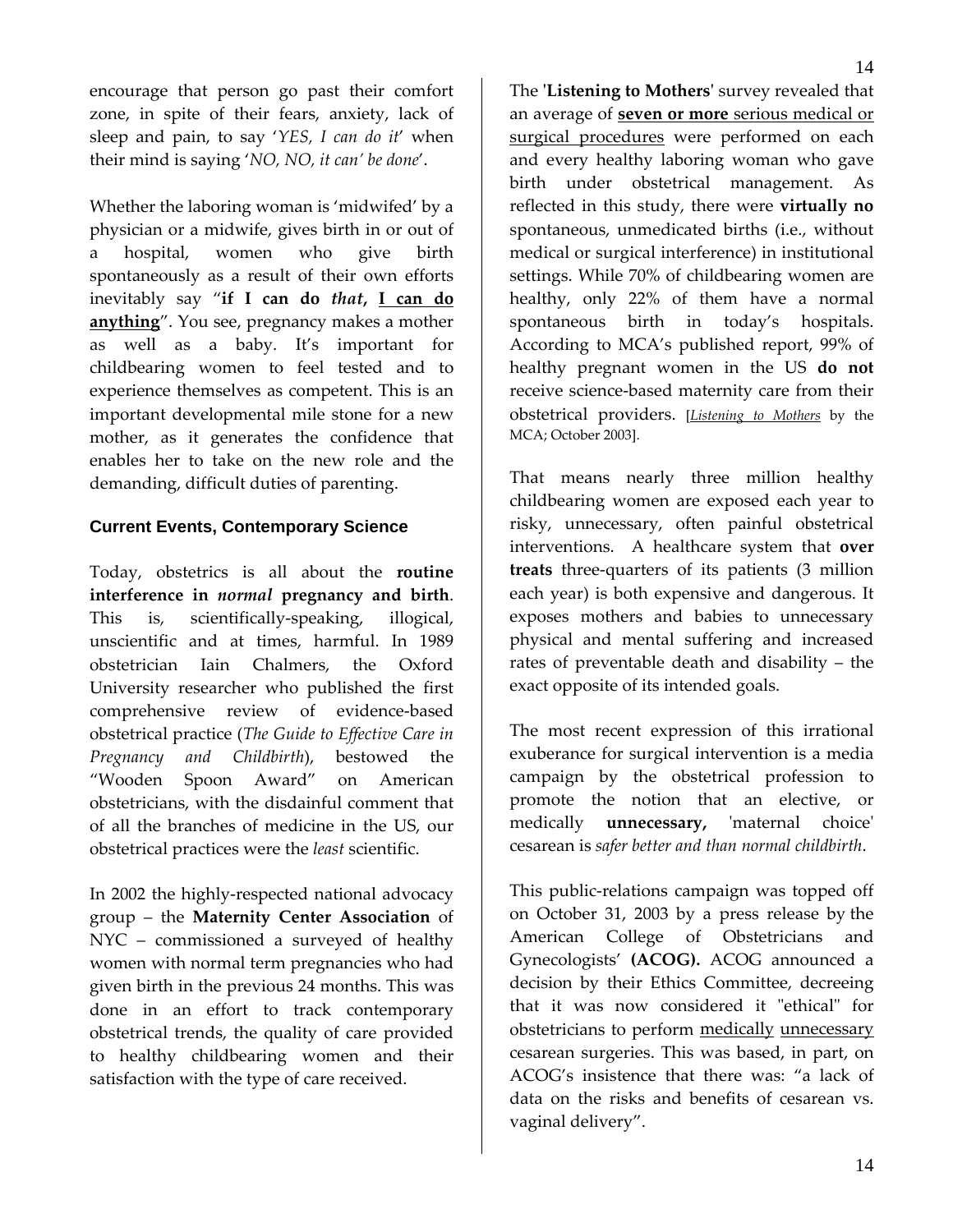This statement is, on its face, false and misleading. It ignores the 30‐plus additional risks associated with surgical birth, including a doubling of maternal deaths. A recently‐ published study found that a womanʹs risk of experiencing a pregnancy-related death more than triples with cesarean delivery (35.9 deaths per 100,000 deliveries) compared to a woman who delivered vaginally (9.2 deaths per 100,000). The Maternity Center Association's excellent systemic review of the scientific literature entitled "*What Every Pregnant Woman Needs to Know About Cesarean Section*" documents this for the lay public. (PDF file available on line at  $\langle$ www.maternityWise.org>)

In spite of this, the politically dominate forces within the American obstetrical profession cling to the same obstructionist and self‐serving relationship with science‐based maternity care that was typical Dr. Semmelweis's time. As in 19th century Austria, modern‐day obstetrical powerbrokers continue to ignore scientific knowledge that is inconvenient, unprofitable or refutes a favorite theory.

In fact, many in the obstetrical profession are predicting that cesarean delivery will completely replace normal birth within this generation, to become the obstetrical "standard" of careʺ, just as instrumental delivery became the standard of care in 1910. New maternity wards are now being built that are replacing labor rooms with operating rooms in anticipation of a 50% C‐Section rate by 2010. This should not come as a surprise for a society who has been taught to see childbirth as medical or surgical procedure 'performed' by professionals.

#### **Fixing the Problem at the Policy Level**

The challenge for the  $21<sup>st</sup>$  century is to bring about a **fundamental change in maternity care** in the United States. Normal childbirth services for healthy women must be scientifically‐based, compassionate and fiscally sound. This can

only be achieved via a rehabilitated national maternity care policy that re-integrates the classic principles of physiological management back into the system.

15

A rehabilitated maternity policy would integrate the time‐tested principles of physiological management with the best advances in obstetrical medicine. This would **create a single, evidence‐based standard for all healthy women used by all maternity care providers**. Under a rehabilitated system, management strategies would be determined by the *health status of the childbearing woman and her unborn baby,* in conjunction with the mother's stated preferences, rather than by the *occupational status of the care provider* (obstetrician or midwife). At present, *who* the woman seeks care *from* (obstetrician or midwife) determines *how* she is cared for. This is illogical and needlessly expensive.

#### **Solutions – Win-Win for everybody**

I am here to attest to two things – Bull Conner was wrong about segregation and so is the obstetrical profession when it comes its prejudice against physiological management, women who seek a planned home birth (PHB) and midwives. A long over-due and much needed reform of our national maternity care policy will eventually bring an end to *Flat Earth Obstetrics* – the kind of obstetrical hubris that refused to listen to Dr. Semmelweis and that continues in the face of overwhelming scientific evidence to the contrary, to turn normal birth into a risky, expensive medical event and ever‐ escalating march up the ladder of surgical interventions.

A re‐examined national maternity policy would, for the first time in modern history, mean that maternity care for all healthy women would be science-based and mother-friendly, which is to say, to integrate physiological principles with the best advances in obstetrical